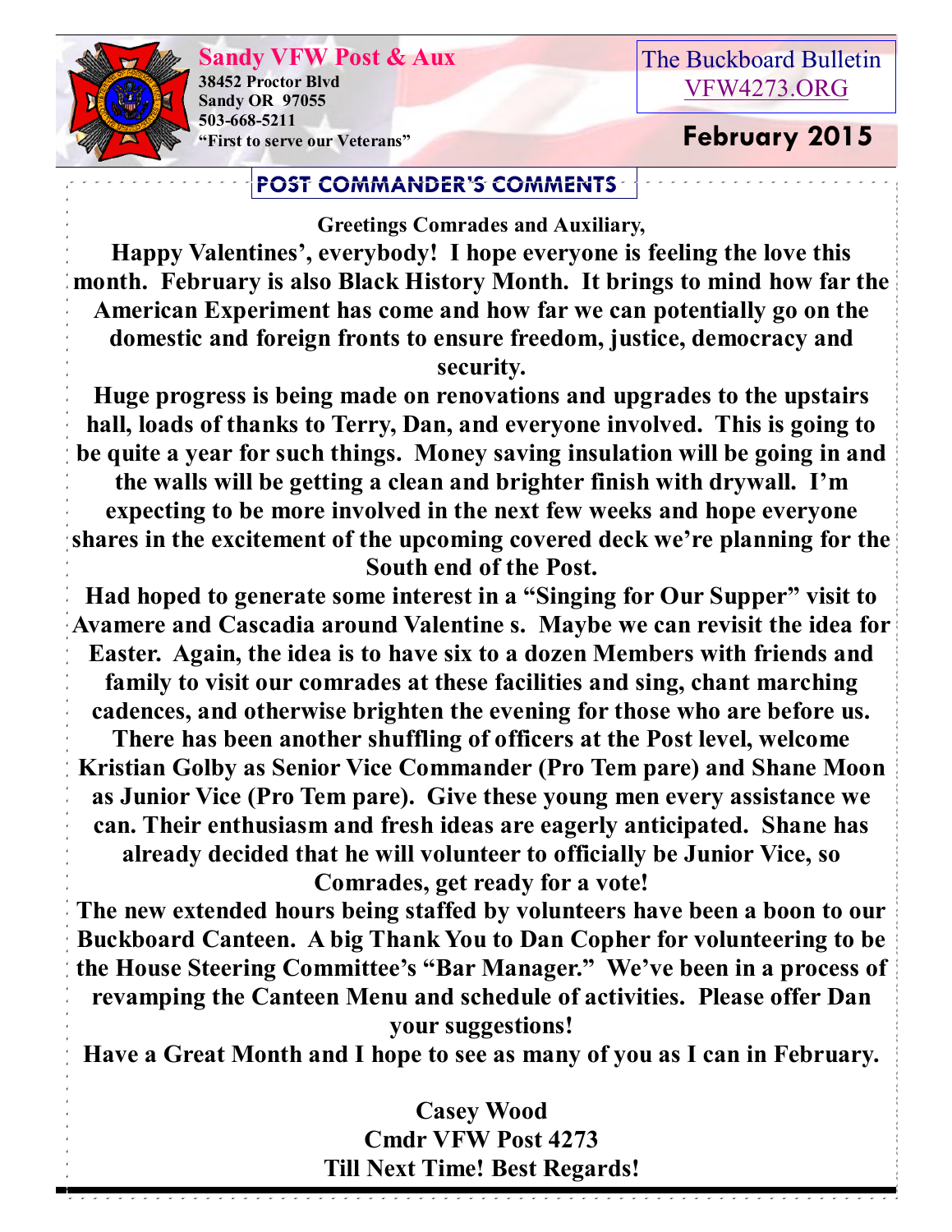## CANTEEN CORNER

Well a new month is here and were still looking for more volunteers to help bartend. Sunday & Monday are volunteer only days. So if your board and have nothing to keep you busy, come on down and help.

 We are planning a Valentines dinner on Valentines day. Terry will be cooking with Dan helping. We will start selling dinner tickets on feb 1st

We will be having :

**Bacon Wrapped Fillets +Garlic potatoes + Asparagus And 'Homemade' Ice cream for dessert!** Tickets will be \$15.00 advance sales

And \$17.00 on Valentines Day

Get your tickets early!

YOU DON'T WANT TO MISS THIS EVENT!!

Jimmie

The Sandy Action center is looking for a few good people. They need help with the food dept.  $\&$  also other areas. Contact Gina  $\omega$  503-784-2202

 If your in need of fresh veggies and fruits, every 3rd Thursday you can get a box full for only \$5.00.

**We need a new carpet, please help**

We are still taking Pop Can and bottle donations for the new carpet and flooring, Gary Lightcap has been a great help turning them in for us. We have almost \$200.00. sadly we need several hundred more. So keep them coming.

There are several other things around here that are in need of repair or replacement.

If you are a wizard with plumbing, or any thing really and have some time to help. Please call Jimmie at the post and she can give you the details.

#### **Auxiliary Chaplains Report**

Please inform me of any illness or death of a member. Also if a member needs to talk about a situation or problem. You may call me at the number below

> Have A Blessed Day Judy Gascoe **503-668-3748**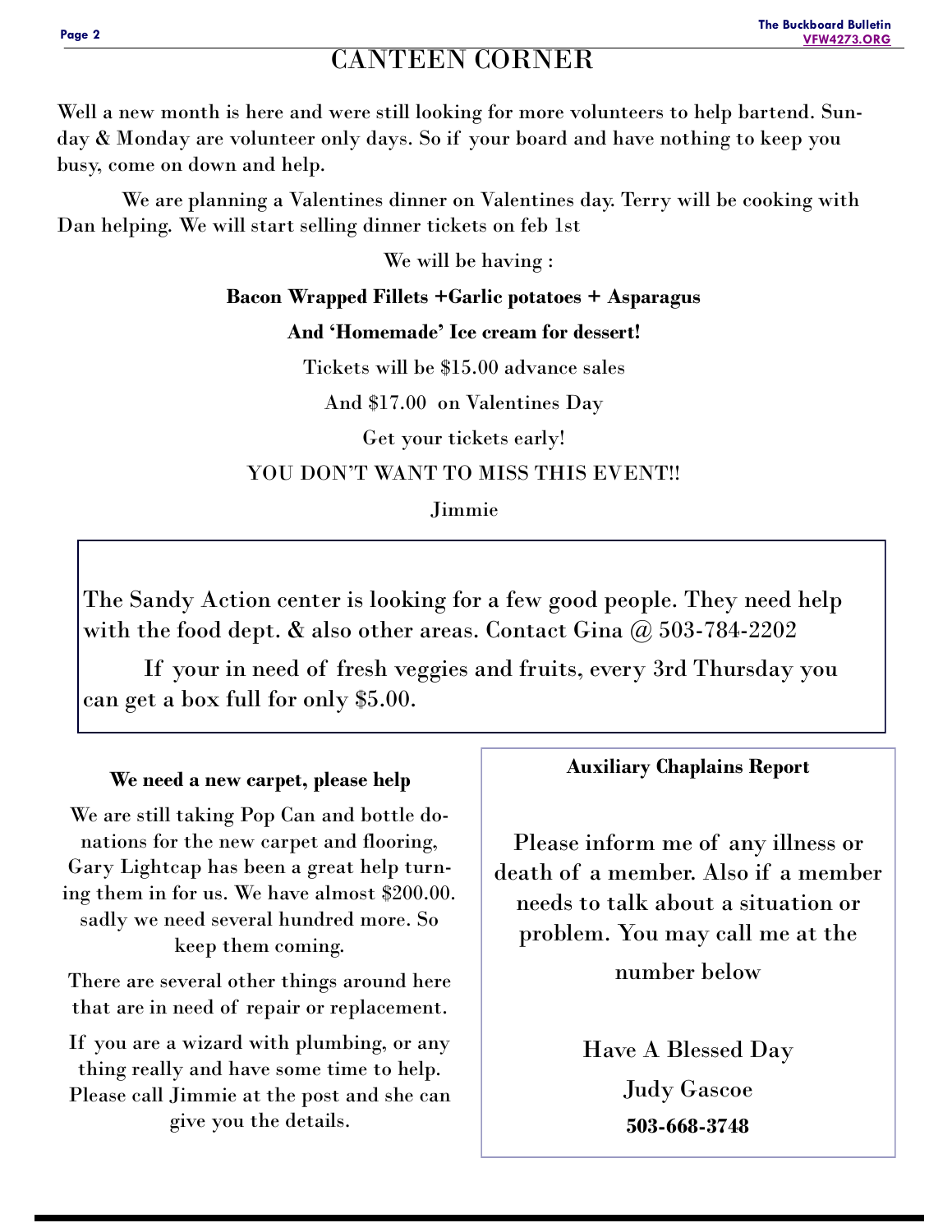#### **Post Chaplin**

Hope everyone has a wonderful Valentine's Day and takes advantage of this day to spend time with the ones they love.



On February 7th the post is going to have a chili cook off, this is a Fund Raiser for the post. We need people to participate in making chili to be judged and as many people to come and have fun in this event.

> If anyone is interested in making chili to help support the Post call me at (503)668-4849. Melissa Samuels, Post Chaplin

| Post Officers                                                                                                                                                         |                                                                                                                                                         | <b>Ladies Auxiliary Officers</b>                                                                                    |                                                                                                                                            |
|-----------------------------------------------------------------------------------------------------------------------------------------------------------------------|---------------------------------------------------------------------------------------------------------------------------------------------------------|---------------------------------------------------------------------------------------------------------------------|--------------------------------------------------------------------------------------------------------------------------------------------|
| Commander:<br>Senior Vice Cmdr.<br>Junior Vice Cmdr.<br>Chaplain:<br>Quartermaster:<br>Judge Advocate:<br>Adjutant:<br>Surgeon:<br>1 year Trustee:<br>2 year Trustee: | Casey Woods<br>Kristian Golby<br>Shane Moon<br>Melissa Samuels<br>Jerry Gomes<br>John Lamb<br>Tony Gibbler<br>Dan Copher<br>Ken Hershberger<br>Bert Key | President<br>Sr. Vice President<br>Jr. Vice President<br>Treasurer<br>Chaplain<br>Secretary<br>Guard<br>Conductress | Loretta Wilson<br>Dora Fitzpatrick<br>Wanda Michaels<br>Midge Watkins<br>Judy Gascon<br><b>Kaye Gomes</b><br>Sardi Bowyer<br>Voriece Blair |

3 year trustee: William Miller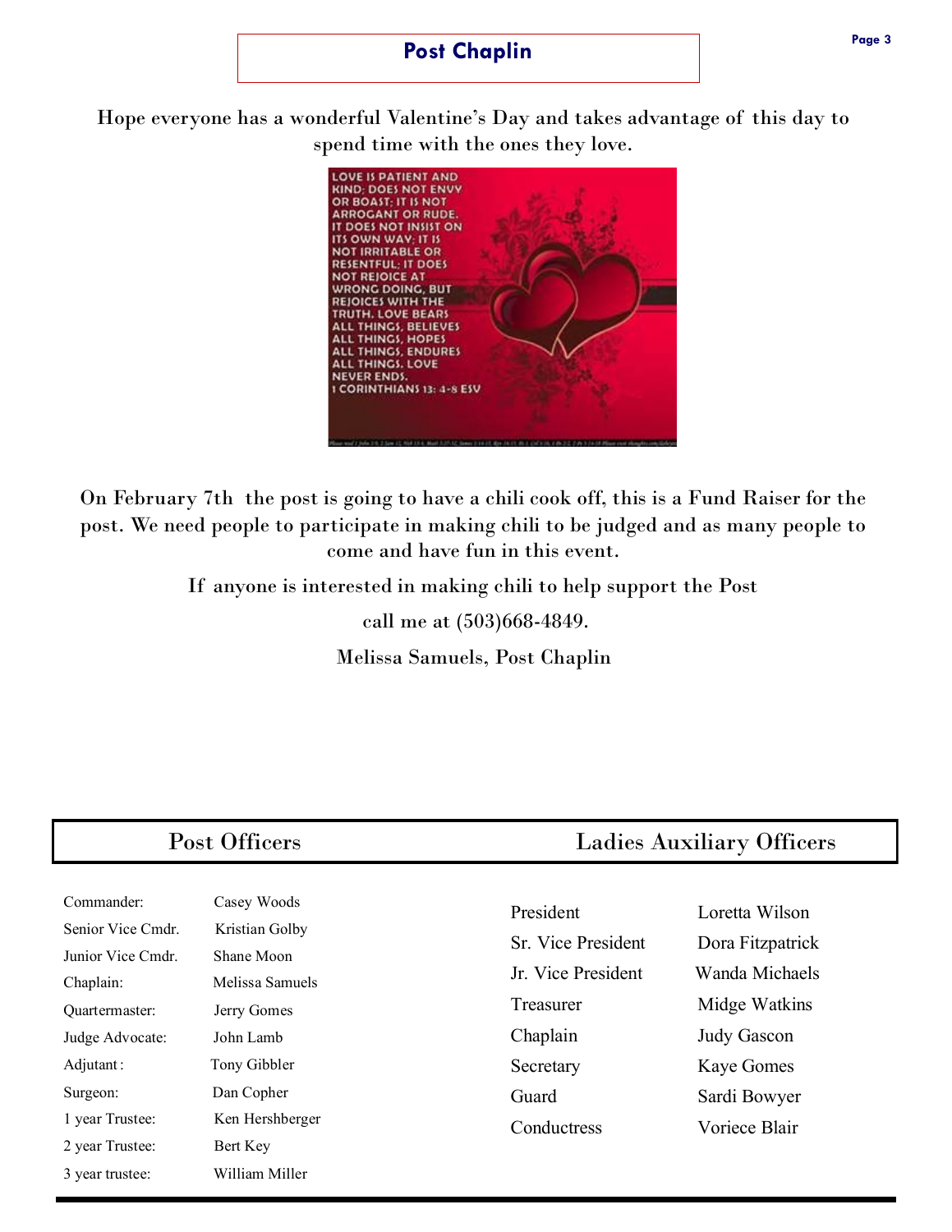## **Daily Canteen Menu**

 Fish & Chips Small \$6.00 Large 7.50

 Chicken Strips & Fries Small \$6.00 Large 7.50

 Hamburger & Fries \$6.50 W/Cheese \$7.50

 Soft Pretzel W/Cheese \$2.00

> Corn dog \$1.00 w/fries \$2.50

 Deep Fried Hotdog \$1.50 W/Fries &2.50

> French Fries \$1.50 & \$2.50



**JOHNSTON'S TAX SERVICE** 

28424 SE HWY 212 POBOX 33 **BORING, OREGON 97009** 

#### **ALETA JOHNSTON**

**ENROLLED AGENT, LICENCED TAX CONSULTANT** 

Phone: 503-663-3308 Fax: 503-663-2938 E-mail: DERA@TELEPORT.COM

PO Box 1570 Sandy, Oregon 97055-1570

Licence #60873  $(503) 668 - 6127$ Fax (503) 668-9003

 DAILY EVENTS Every Monday: Open at 1:00pm Every Tuesday: open at 3:00pm Every Wed: Poker Night

Every Thursday: WII Bowling

Every Friday: Dinner & Karaoke

Every Saturday: Open at 3:00pm

Every 1st & 3rd Sunday we offer breakfast at 9:00 & bingo starts at 12:30 All other Sundays open at 3:00pm

# ASK YOUR BARTENDER FOR **DETAILS**

# **GOMES** CONSTRUCTION

New Construction . Remodeling Jerry & Kaye Gomes